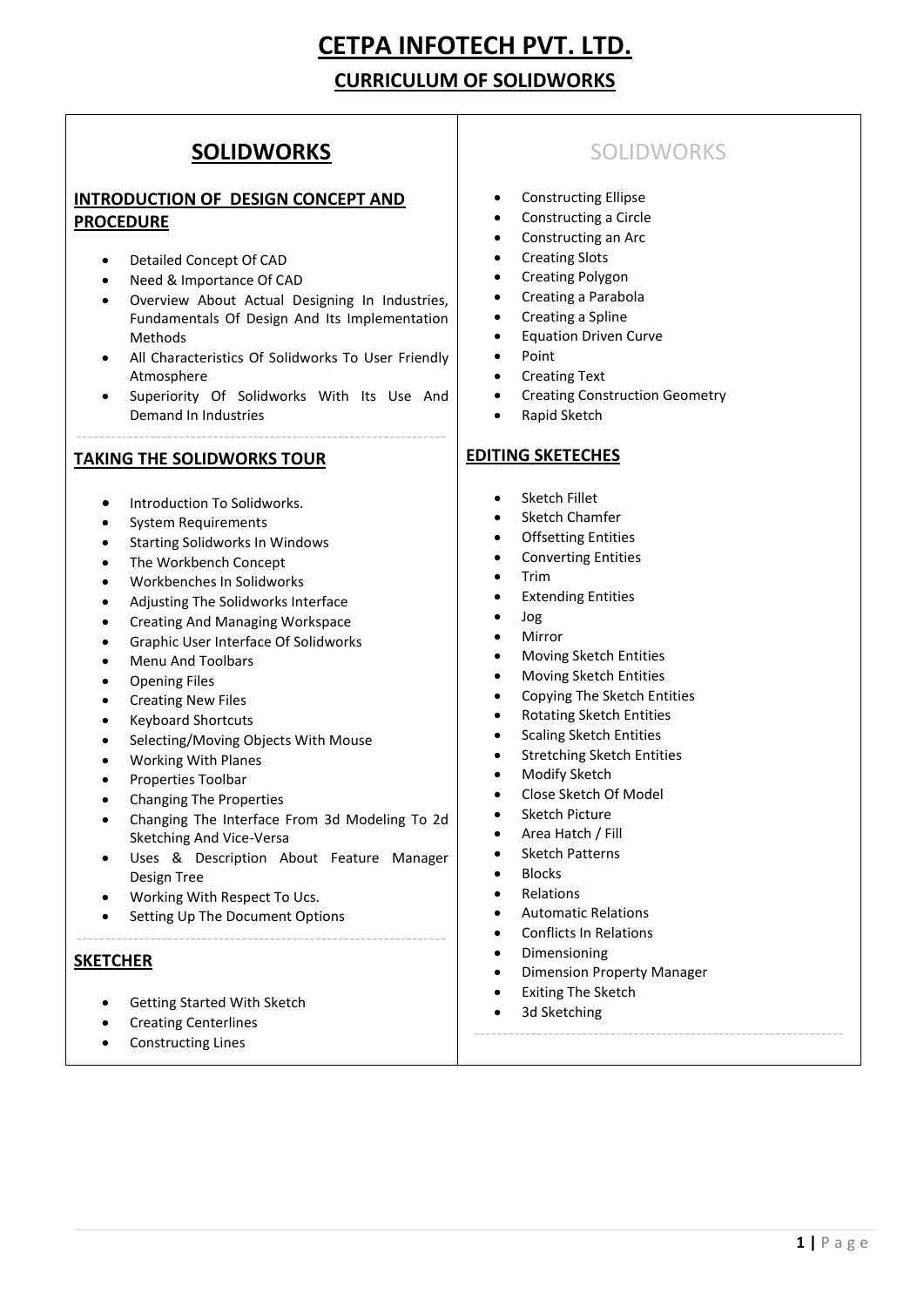### **PART MODELING**

- Terminologies Used In Part Modeling Environment
- Entering The Part Module
- Choosing The Sketch Plane
- Extruding Boss / Base Features
- Revolving Boss / Base Features
- Creating Sweep Features
- Creating Loft Features
- Creating Cut Features
- Selecting Geometrics In Solid Works

#### **REFERENCE GEOMETRY**

- Reference Planes
- Creating New Planes
- Creating Reference Axes
- Creating Reference Points
- Creating Reference Coordinate Systems
- Editing Reference Geometries
- Creating Curves

#### **PLACED FEATURES**

- Creating Simple Holes
- Creating Standard Holes Using The Hole Wizard
- Creating Fillets
- Creating Chamfers.
- Creating Shell Features
- Creating Rib Feathers
- Creating Draft Feature
- Creating Pattern

#### **ASSEMBLY MODELING**

- Types Of Assembly Design Approaches
- Working With Solid Works Assembly Bottom-Up Approach

-----------------------------------------------------------------

- Positioning The Components In Assembly
- Assembly Mates
- Standard Mates
- Advanced Mates
- Mechanical Mates
- Smart Mates
- Mate Reference
- Replacing The Assembly Components
- Rotating A Component
- Moving Components
- Detecting Interference
- Assembly Pattern
- Assembly Mirror
- Creating Exploded View
- Physical Simulation
- Top Down Design
- Assembly Performance
- Configuration In Assembly
- Smart Components
- Smart Fasteners

#### **DRAWING VIEWS & DETAILING**

- Introduction Of Drawing
- Need & Importance Of Drawing
- Starting The Drawing Workbench
- Defining The Sheet & Sizes
- Adjusting Of Drawing Sheet According To Object/Assembly

-----------------------------------------------------------------

- Types Of Projection
- Using Predefined Drawing Styles
- Scaling The Drafted View

### **DRAWING VIEWS**

- Creating Drawing From Part Or Assembly
- Creating A New Drawing Document
- Generating Standard Views
- Derived Views
- Creating Broken Views
- Working With Assembly Specific View
- Drawing View Properties
- Manipulating Views

### **DETAILING**

- **•** Creating Dimensions
- Creating Model Dimension
- Creating Auto Dimension
- Dim-Xpert
- Creating Smart Dimension
- Creating Ordinate Dimension
- Creating Chamfer Dimension

### **DATA EXCHANGE**

- Converting Files For Transferring
- Converting Into IGES, STEP,PARASOLID Etc.

-----------------------------------------------------------------

-----------------------------------------------------------------

Convert Into Jpeg, Mpeg, Tiff, Pdf Files